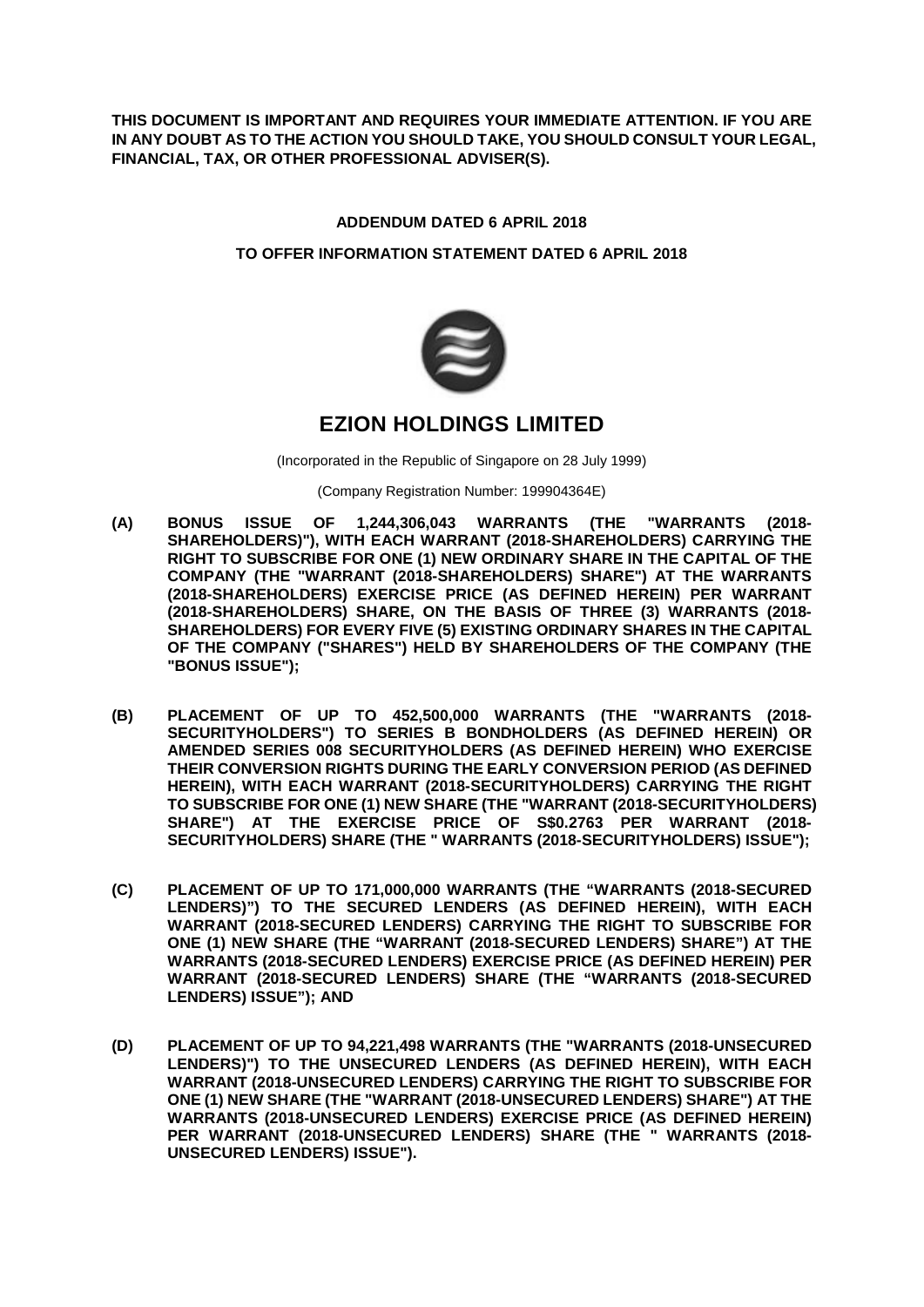This Addendum is supplemental to and should be read in conjunction with the offer information statement dated 6 April 2018 ("**OIS**").

The Cover Page and Pages 3, 7, 11, and 194 shall be replaced by the attached. The other pages of the OIS shall remain the same.

By Order of the Board

Goon Fook Wye Paul Company Secretary 6 April 2018

The SGX-ST assumes no responsibility for the correctness or accuracy of any of the statements made, reports contained or opinions expressed herein.

This Addendum shall not constitute an offer to sell or a solicitation of an offer to buy shares or other securities of the Company nor shall there be any sale of any shares or other securities of the Company in any jurisdiction in which such an offer, solicitation or sale would be unlawful prior to registration or qualification under the securities laws of such jurisdiction. The distribution of this Addendum and/or the transfer of the Warrants and the Warrants Shares into jurisdictions other than Singapore may be prohibited or restricted by law. Persons into whose possession this Addendum comes should inform themselves about and observe any such restrictions. Any failure to comply with these restrictions may constitute a violation of the securities laws of any such jurisdiction. Please refer to the section entitled "Eligibility to Participate in the Warrants Issue" and "Offering, Selling and Transfer Restrictions" of the OIS for further information.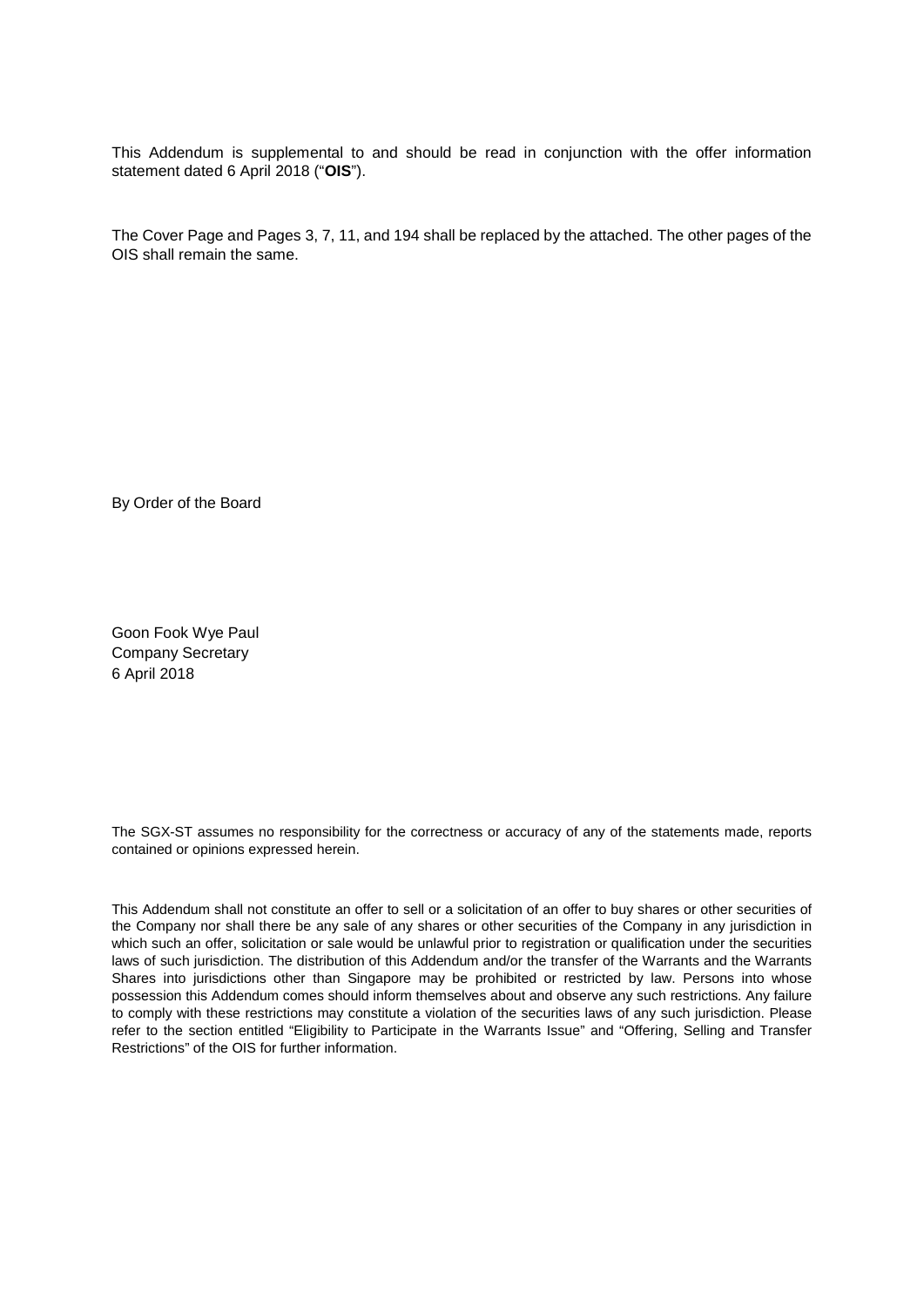#### **OFFER INFORMATION STATEMENT DATED 5 APRIL 20186 April 2018**

(Lodged with the Monetary Authority of Singapore (the "Authority") on 5 April 20186 April 2018)

#### **THIS DOCUMENT IS IMPORTANT. IF YOU ARE IN ANY DOUBT AS TO THE ACTION YOU SHOULD TAKE, YOU SHOULD CONSULT YOUR LEGAL, FINANCIAL, TAX OR OTHER PROFESSIONAL ADVISER IMMEDIATELY.**

A copy of this offer information statement (the "**Offer Information Statement**") has been lodged with the Monetary Authority of Singapore (the "**Authority**"). The Authority assumes no responsibility for the contents of this Offer Information Statement. Lodgment of this Offer Information Statement with the Authority does not imply that the Securities and Futures Act (Chapter 289) of Singapore ("**Securities and Futures Act**" or "**SFA**"), or any other legal or regulatory requirements, have been complied with. The Authority has not, in any way, considered the merits of the securities being offered for investment.

Approval in-principle has been obtained from the Singapore Exchange Securities Trading Limited (the "**SGX-ST**") for the listing of and quotation for the Warrants Shares (as defined herein) on the Main Board of the SGX-ST, subject to certain conditions being fulfilled. The Warrants Shares will be admitted to the Main Board of the SGX-ST and the official listing and quotation is expected to commence after all the conditions imposed by the SGX-ST are satisfied, the certificates for the Warrants Shares have been issued and the notification letters from The Central Depository (Pte) Limited (the "**CDP**") have been despatched.

The SGX-ST assumes no responsibility for the correctness or accuracy of any of the statements made, reports contained or opinions expressed herein. Approval in-principle granted by the SGX-ST for the listing and quotation of the Warrants Shares on the SGX-ST is not to be taken as an indication of the merits of the Warrants Issue (as defined herein), the Warrants Shares, Ezion Holdings Limited (the "**Company**") and/or its subsidiaries.

**This Offer Information Statement may not be sent to any person or any jurisdiction in which it would not be permissible to deliver the Warrants (as defined herein) and the Warrants Shares, or make an offer of the Warrants and the Warrants Shares, and the Warrants and the Warrants Shares may not be offered, sold, resold, transferred or delivered, directly or indirectly, to any such person or in any such jurisdiction. The Warrants and the Warrants Shares have not been and will not be registered under the U.S. Securities Act of 1933, as amended (the "Securities Act") or under any securities laws of any state or other jurisdiction of the United States and may not be offered, sold, resold, allotted, taken up, exercised, renounced, pledged, transferred or delivered, directly or indirectly, within the United States or to or for the account or benefit of U.S. persons (as defined in Regulation S under the Securities Act ("Regulation S")) except pursuant to an applicable exemption from, or a transaction not subject to, the registration requirements of the Securities Act and in compliance with any applicable securities laws of any state or other jurisdiction of the United States. The Warrants and the Warrants Shares are being offered and sold only (1) outside the United States to non-U.S. persons in offshore transactions in reliance on Regulation S under the Securities Act, and (2) in the United States to a limited number of persons whom the Company reasonably believes to be "qualified institutional buyers'' as defined in Rule 144A of the Securities Act ("QIBs'') and who have provided to the Company (and which the Company has accepted) a signed investor representation letter in the form attached hereto as Appendix E in transactions exempt from registration requirements of the Securities Act. It should be noted that the Warrants (2018-Securityholders) (as defined herein) may not be listed and quoted on the Main Board of SGX-ST in the event of,** *inter alia***, an insufficient spread of holdings to provide for an orderly market in the trading of the Warrants (2018-Securityholders). In such event, the holders of the Warrants (2018-Securityholders) will not be able to trade the Warrants (2018-Securityholders). However, if the Warrants are exercised, as the case may be, subject to the respective terms and conditions of the warrants, to convert the Warrants into Warrants Shares, such Warrants Shares will be listed and quoted on the Main Board of SGX-ST.** 

The Warrants and the Warrants Shares have not been approved or disapproved by the U.S. Securities and Exchange Commission, any state securities commission in the United States or any other U.S. regulatory authority, nor have any of the foregoing authorities passed upon or endorsed the merits of the Warrants and the Warrants Shares or the accuracy or adequacy of this Offer Information Statement. Any representation to the contrary is a criminal offence in the United States.

This Offer Information Statement shall not constitute an offer to sell or a solicitation of an offer to buy shares or other securities of the Company nor shall there be any sale of any shares or other securities of the Company in any jurisdiction in which such an offer, solicitation or sale would be unlawful prior to registration or qualification under the securities laws of such jurisdiction. The distribution of this Offer Information Statement and/or the transfer of the Warrants and the Warrants Shares into jurisdictions other than Singapore may be prohibited or restricted by law. Persons into whose possession this Offer Information Statement comes should inform themselves about and observe any such restrictions. Any failure to comply with these restrictions may constitute a violation of the securities laws of any such jurisdiction. Please refer to the section entitled "Eligibility to Participate in the Warrants Issue" and "Offering, Selling and Transfer Restrictions" of this Offer Information Statement for further information.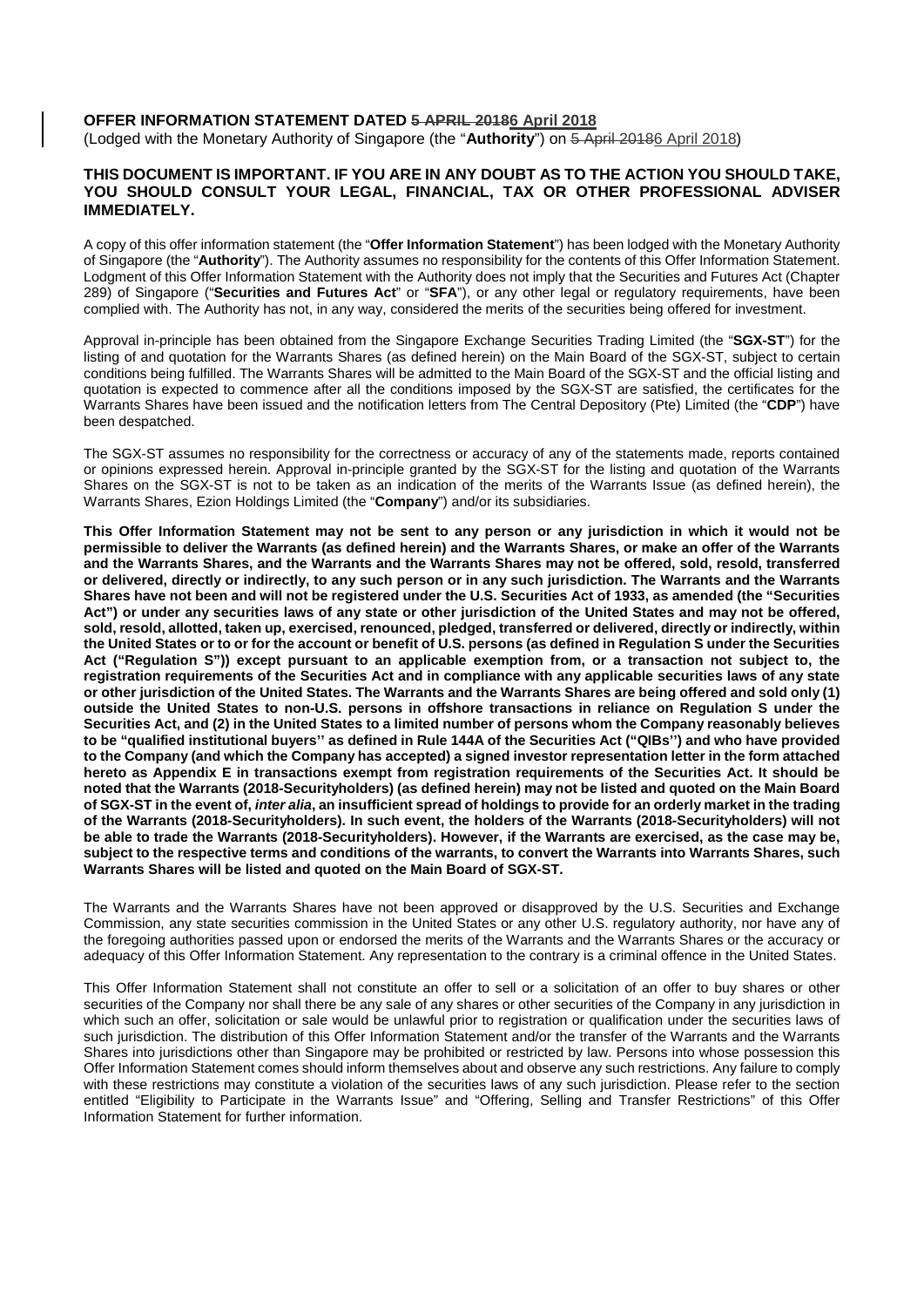$\overline{1}$ 

| "NTA"                             |   | Net tangible assets, defined as total assets less total liabilities less<br>intangible assets                                                                                                                                                                                                                                                                          |  |
|-----------------------------------|---|------------------------------------------------------------------------------------------------------------------------------------------------------------------------------------------------------------------------------------------------------------------------------------------------------------------------------------------------------------------------|--|
| "Offer Information<br>Statement"  |   | This offer information statement dated 5 April 20186 April 2018, and<br>all accompanying documents including any supplementary or<br>replacement document which may be issued by the Company in<br>connection with the Warrants Issue                                                                                                                                  |  |
| "Placement Warrants"              |   | Collectively, the warrants issued pursuant to the Warrants (2018-<br>Securityholders) Issue, the Warrants (2018-Secured Lenders)<br>Issue, and the Warrants (2018-Unsecured Lenders) Issue                                                                                                                                                                             |  |
| "Placement Warrants Deed<br>Poll" | ÷ | The Warrants (2018-Securityholders) Deed Poll, the Warrants<br>(2018-Secured Lenders) Deed Poll, and the Warrants (2018-<br>Unsecured Lenders) Deed Poll where applicable                                                                                                                                                                                              |  |
| "Placement Warrants<br>Issue"     |   | Collectively, the Warrants (2018-Securityholders) Issue, the<br>Warrants (2018-Secured Lenders) Issue, and the Warrants (2018-<br><b>Unsecured Lenders) Issue</b>                                                                                                                                                                                                      |  |
| "Q1"                              |   | Three months ended 31 March                                                                                                                                                                                                                                                                                                                                            |  |
| "Q2"                              |   | Three months ended 30 June                                                                                                                                                                                                                                                                                                                                             |  |
| "Q3"                              |   | Three months ended 30 September                                                                                                                                                                                                                                                                                                                                        |  |
| "QIB"                             |   | Qualified institutional buyers within the meaning of Rule 144A of the<br>Securities Act                                                                                                                                                                                                                                                                                |  |
| "RCF"                             |   | Revolving credit facilities for the purpose of financing working capital                                                                                                                                                                                                                                                                                               |  |
| "Record Date"                     |   | In relation to any dividends, rights, allotments or other distributions,<br>the date as at the close of business (or such other time as may have<br>been notified by the Company) on which Shareholders must be<br>registered with the Company or CDP, as the case may be, in order<br>to participate in such dividends, rights, allotments or other<br>distributions  |  |
| "Refinancing Exercise"            |   | The refinancing exercise of the Company and its subsidiaries of all<br>of their current secured and unsecured debts (excluding, if deemed<br>necessary by the Company, trade debts incurred or to be incurred<br>in the ordinary course of business) to strengthen its cash flow and<br>working capital position, as further described in Section 3 of the<br>Circular |  |
| "Register of Members"             |   | Register of members of the Company                                                                                                                                                                                                                                                                                                                                     |  |
| "Regulation S"                    |   | Regulations S under the Securities Act                                                                                                                                                                                                                                                                                                                                 |  |
| "Secured Lenders"                 |   | The secured lenders of the Company, which are all financial<br>institutions regulated by the Monetary Authority of Singapore with a<br>full banking licence in Singapore except for a lender which is an<br>engine equipment manufacturer which the Company purchases<br>engine equipment from, and/or their nominees, and each a<br>"Secured Lender"                  |  |
| "Securities"                      |   | The Series 003 Securities, Series 004 Securities, Series 005<br>Securities, Series 006 Securities, Series 007 Securities and Series<br>008 Securities issued under the Company's Multicurrency Debt<br>Issuance Programme, and each a "Series of Securities"                                                                                                           |  |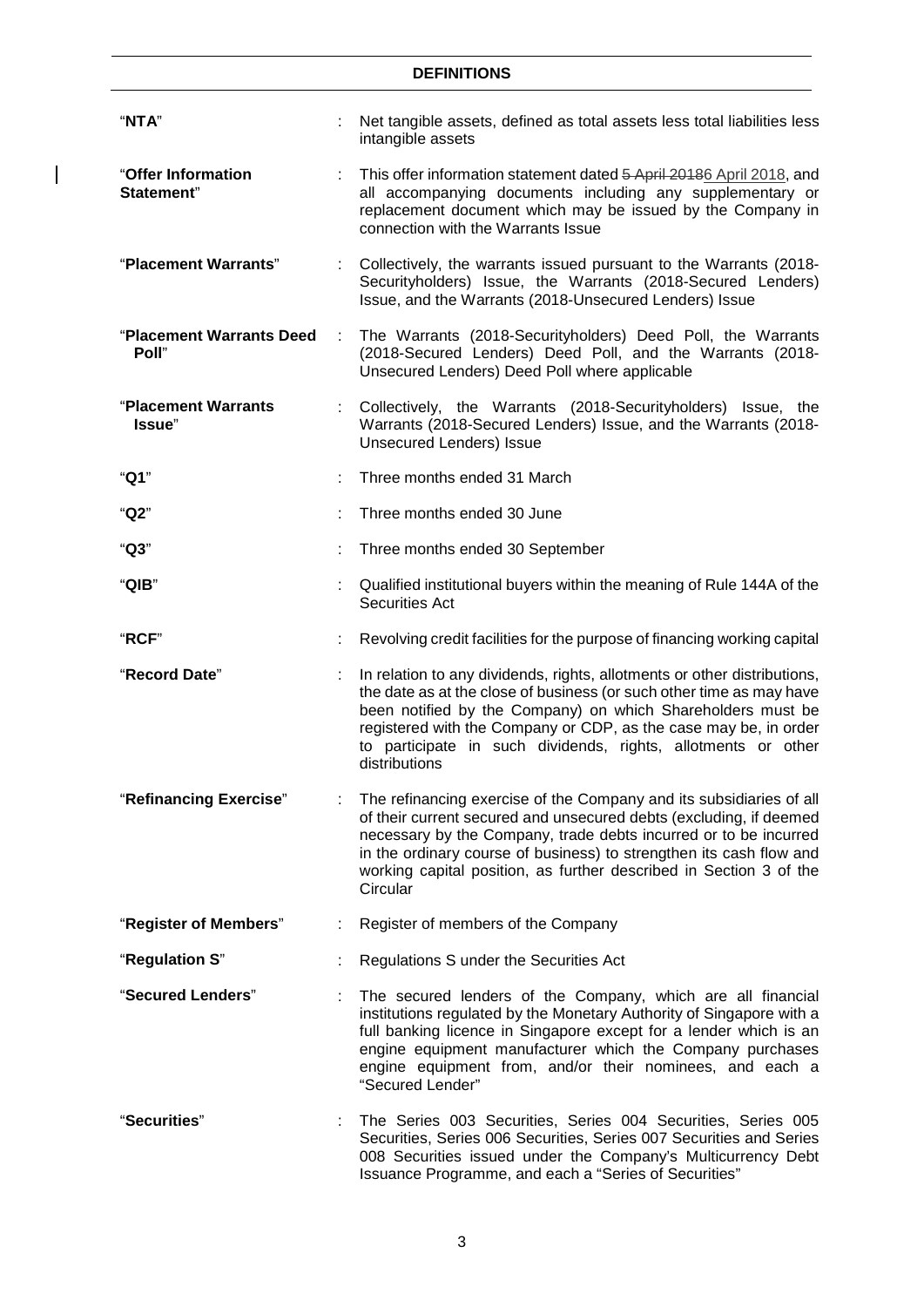- "**Warrants (2018- Securityholders) Exercise Price**" : The sum payable in respect of each Warrant (2018-Securityholders) Share to which an Warrants (2018-Securityholders) Holder will be entitled to subscribe upon the exercise of a Warrant (2018- Securityholders), being S\$0.2763, subject to certain anti-dilution adjustments in accordance with the terms and conditions of the Warrants (2018-Securityholders) as set out in the Warrants (2018- Securityholders) Deed Poll
- "**Warrants (2018- Securityholders) Expiration Date**" The date falling 24 months from the date of issue of the Series B Convertible Bonds or the effective date of the amendments to the Series 008 Securities, as the case may be, provided that if such day falls on a day other than a Market Day, then the Market Day immediately preceding the last day shall be the "Warrants (2018- Securityholders) Expiration Date"
- "**Warrants (2018- Securityholders) Holders**" : Registered holders of the Warrants (2018-Securityholders) except that where CDP is the registered holder, the term "Warrants (2018- Securityholders) Holders" shall, in relation to such Warrants (2018- Securityholders) and where the context so admits, mean the Depositors whose Securities Accounts are credited with such Warrants (2018-Securityholders)
- "**Warrant (2018- Securityholders) Shares**" : Up to 452,500,000 new Shares to be issued and allotted by the Company upon exercise of the Warrants (2018-Securityholders), subject to and in accordance with the terms and conditions of the Warrants (2018-Securityholders), a summary of which is set out in Section 6.3 of the Circular
- "**Warrants (2018- Shareholders)**" : The non-listed and non-transferable warrants to be issued by the Company to Shareholders, each carrying the right to subscribe for one (1) Warrant (2018-Shareholders) Share pursuant to the Bonus Issue
- "**Warrants (2018- Shareholders) Books Closure Date**" : 10 August 201710 April 2018, being the date of halting of trading of Shares of the Company, at and on which the Register of Members is closed to determine the provisional allotments of Warrants (2018- Shareholders) under the Bonus Issue
- "**Warrants (2018- Shareholders) Deed Poll**" The deed poll to be executed by the Company, constituting the Warrants (2018-Shareholders) (as the same may be amended or supplemented from time to time) and containing, inter alia, provisions for the protection of the rights and interests of the Warrant (2018- Shareholders) Holders
- "**Warrants (2018- Shareholders) Discounted Exercise Price**" S\$0.2487 per Warrant (2018-Shareholders) Share, solely where the exercise right in respect of the Warrants (2018-Shareholders) is exercised on or prior to 60 days after the issue date of the Warrants (2018-Shareholders)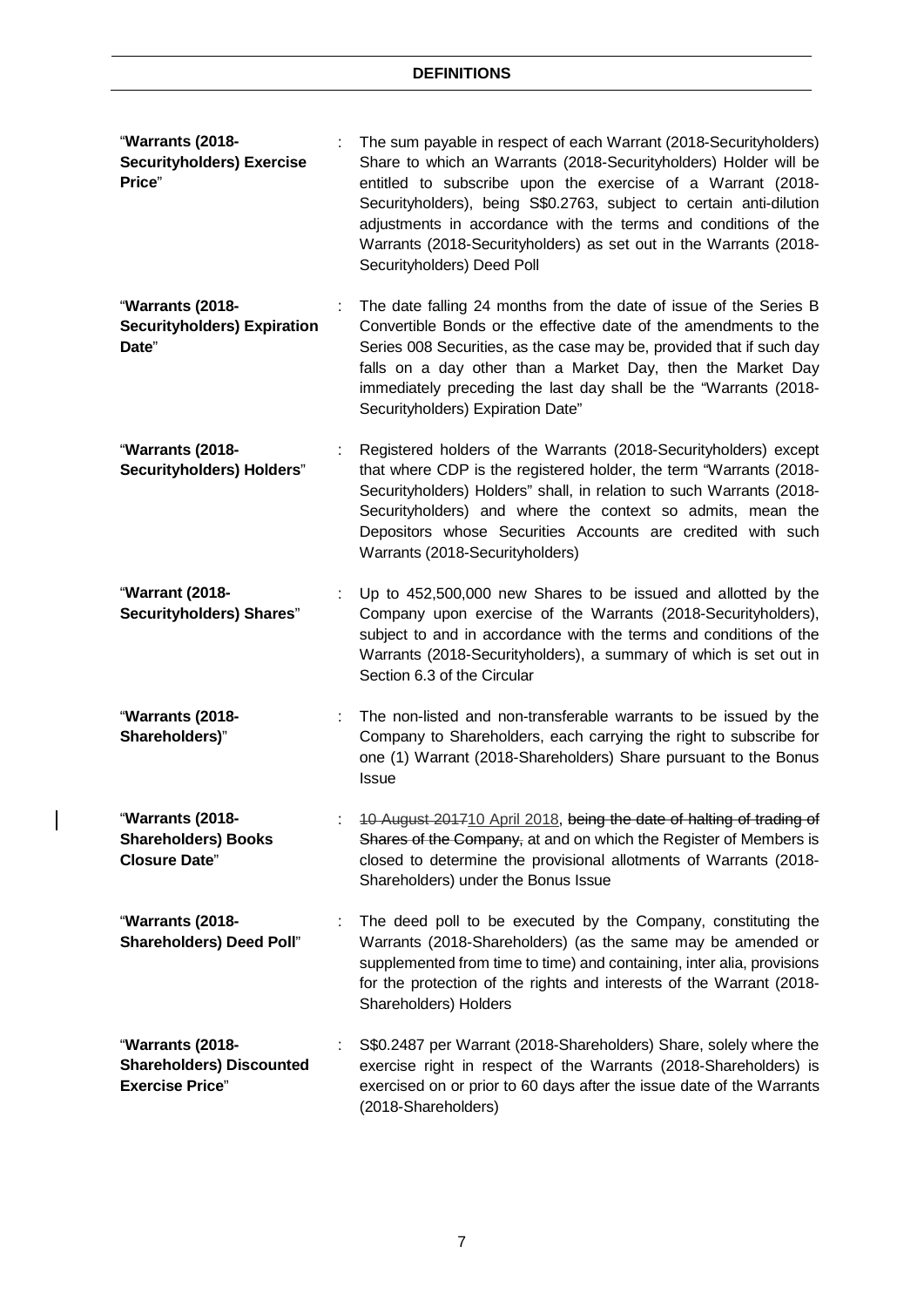## **INDICATIVE TIMETABLE OF KEY EVENTS**

The timetable below lists certain important dates and times relating to the Warrants Issue. All dates and times referred to below are Singapore dates and times.

| Warrants (2018-Shareholders) Book Closure Date                                                                                                                                                                                                                   |   | <b>10 August 2017</b>                                                                                                                                                                                              |
|------------------------------------------------------------------------------------------------------------------------------------------------------------------------------------------------------------------------------------------------------------------|---|--------------------------------------------------------------------------------------------------------------------------------------------------------------------------------------------------------------------|
| Lodgement of OIS with the Authority                                                                                                                                                                                                                              |   | 65 April 2018                                                                                                                                                                                                      |
| Despatch of OIS                                                                                                                                                                                                                                                  |   | 6 April 2018                                                                                                                                                                                                       |
| Warrants (2018-Shareholders) Books Closure Date                                                                                                                                                                                                                  |   | 10 April 2018                                                                                                                                                                                                      |
| Expected date for issuance-issue and crediting of the<br>Warrants (2018-Shareholders)                                                                                                                                                                            |   | 163 April 2018                                                                                                                                                                                                     |
| Deadline to convert Series B Convertible Bonds or<br>Amended Series 008 Securities to obtain 50,000<br>Warrants (2018-Securityholders) for every S\$50,000<br>in principal amount of Series B Convertible Bonds or<br>Amended Series 008 Securities so converted |   | On or prior to the date that is 60 days<br>after the issue date of the Series B<br><b>Convertible Bonds or Amended Series</b><br>008 Securities                                                                    |
| Period to convert Series B Convertible Bonds or<br>Amended Series 008 Securities to obtain 25,000<br>Warrants (2018-Securityholders) for every S\$50,000<br>in principal amount of Series B Convertible Bonds or<br>Amended Series 008 Securities so converted   | ÷ | After 60 days but on or prior to the date<br>that is six (6) months after the issue<br>date of the Series B Convertible Bonds<br>or Amended Series 008 Securities                                                  |
| Date for issuance of the Warrants (2018-Secured<br>Lenders)                                                                                                                                                                                                      |   | Within a reasonable period of time (to<br>agreed<br>upon between<br>be<br>the<br>Company and the Secured Lenders)<br>after the execution of the facility<br>agreements with the Secured Lenders                    |
| Date for issuance of the Warrants (2018-Unsecured<br>Lenders)                                                                                                                                                                                                    |   | Within a reasonable period of time (to<br>agreed<br>upon<br>between<br>the<br>be<br>Company<br>and<br>the<br>Unsecured<br>Lenders) after the execution of the<br>facility agreements with the Unsecured<br>Lenders |

The above timetable is indicative only and is subject to change. As at the date of this Offer Information Statement, the Company does not expect the timetable to be modified. However, the Company may, with the approval of the SGX-ST and/or CDP (if necessary), modify the timetable to subject any limitation under any applicable law. In that event, the Company will publicly announce any change to the above timetable through an SGXNET announcement to be posted on the internet at the SGX-ST's website http://www.sgx.com.